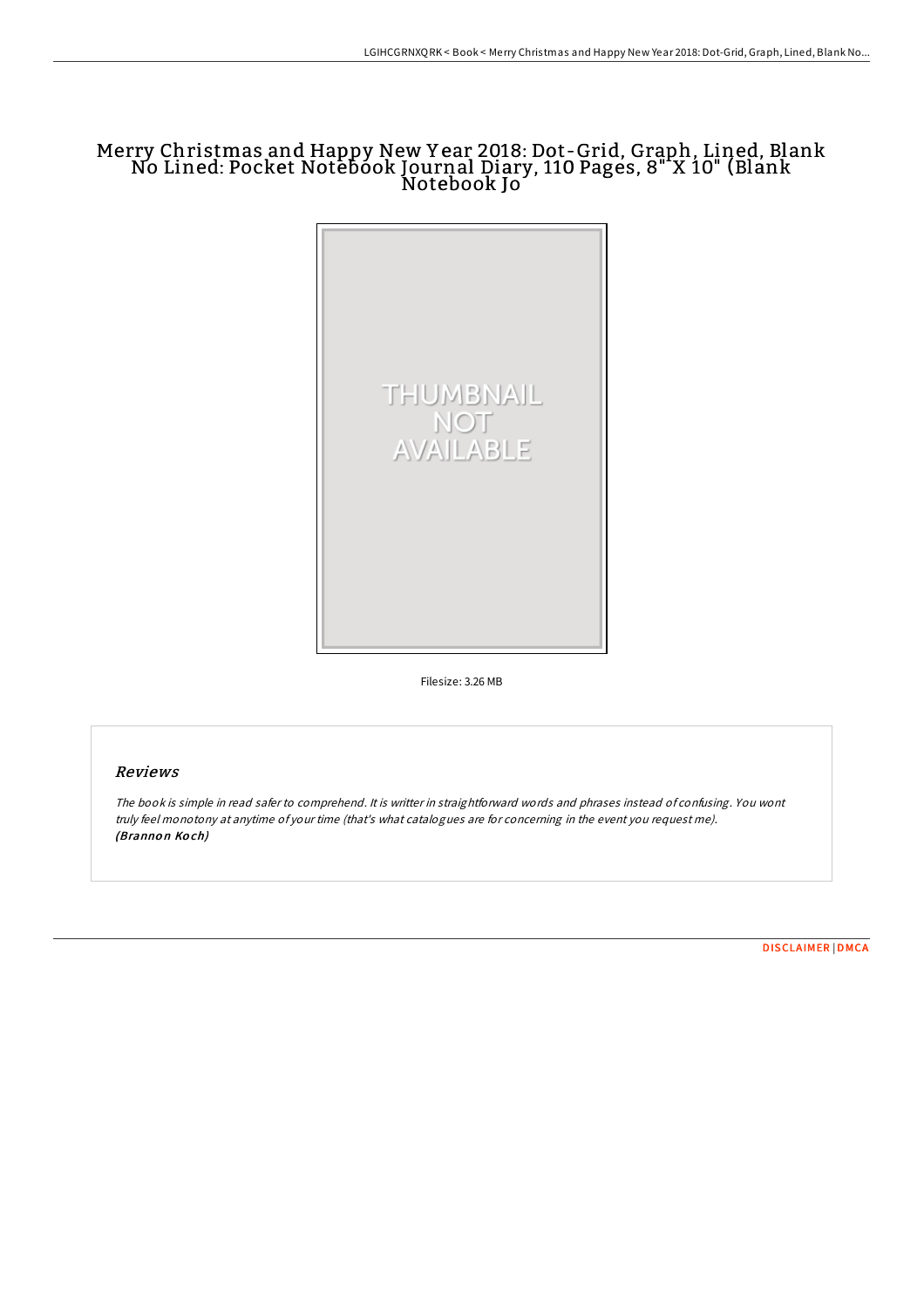## MERRY CHRISTMAS AND HAPPY NEW YEAR 2018: DOT-GRID, GRAPH, LINED, BLANK NO LINED: POCKET NOTEBOOK JOURNAL DIARY, 110 PAGES, 8" X 10" (BLANK NOTEBOOK JO



Createspace Independent Publishing Platform, 2017. PAP. Condition: New. New Book. Shipped from US within 10 to 14 business days. THIS BOOK IS PRINTED ON DEMAND. Established seller since 2000.

 $\Rightarrow$ Read Merry Christmas and Happy New Year 2018: Dot-Grid, [Graph,](http://almighty24.tech/merry-christmas-and-happy-new-year-2018-dot-grid.html) Lined, Blank No Lined: Pocket Notebook Journal Diary, 110 Pages, 8" X 10" (Blank Notebook Jo Online Download PDF Merry Christmas and Happy New Year 2018: Dot-Grid, [Graph,](http://almighty24.tech/merry-christmas-and-happy-new-year-2018-dot-grid.html) Lined, Blank No Lined: Pocket

Notebook Journal Diary, 110 Pages, 8" X 10" (Blank Notebook Jo